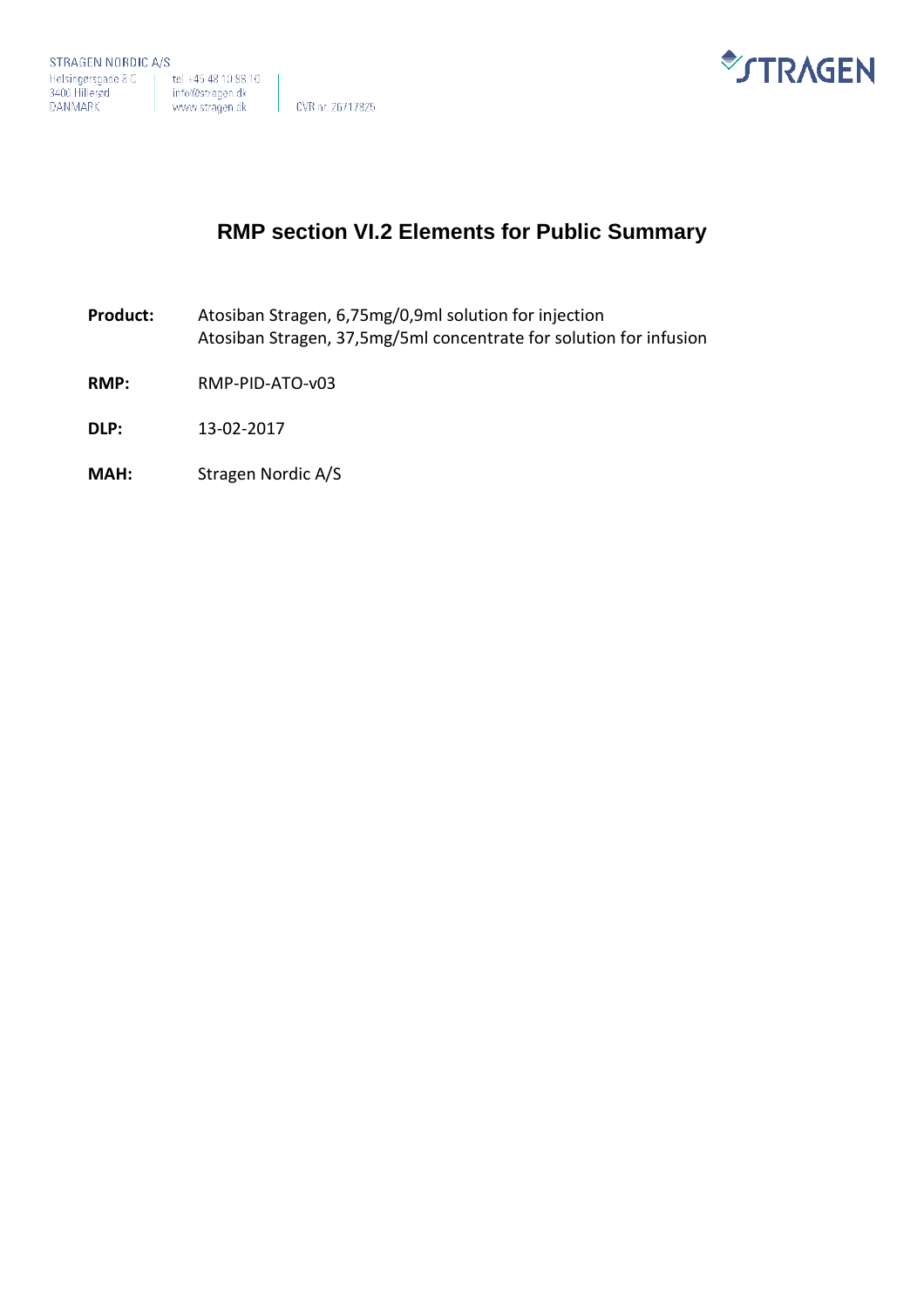## 2. Elements for a public summary

#### 2.1. Overview of disease epidemiology

The target population for use of medicinal products Atosiban <to be completed nationally> are pregnant adult women with risk of preterm birth.

The preterm birth, defined as childbirth occurring at less than 37 completed weeks of gestation, is a major reason of neonatal mortality and morbidity and has long-term adverse consequences for health. The preterm birth occurs in 5-10% of pregnancies in developed countries due to high blood pressure and pre-eclampsia. In developing countries the preterm birth occurs in 25% of pregnancies, mainly due to infection. Other causes of premature birth include multiple pregnancy, intrauterine growth restriction, maternal stress and heavy physical work.

#### 2.2. Summary of treatment benefits

The medicinal products Atosiban <to be completed nationally> are intended to delay the preterm birth in pregnant adult women.

Atosiban <to be completed nationally> works by blocking the effect of a natural hormone called "oxytocin" and making the contractions in womb (*uterus*) less strong. It also makes the contractions happen less often.

#### 2.3. Unknowns relating to treatment benefits

The safety and efficacy of Atosiban <to be completed nationally> have not been established:

- in patients with kidney or liver problems,
- in pregnant women aged less than 18 years,
- in women with multiple pregnancies.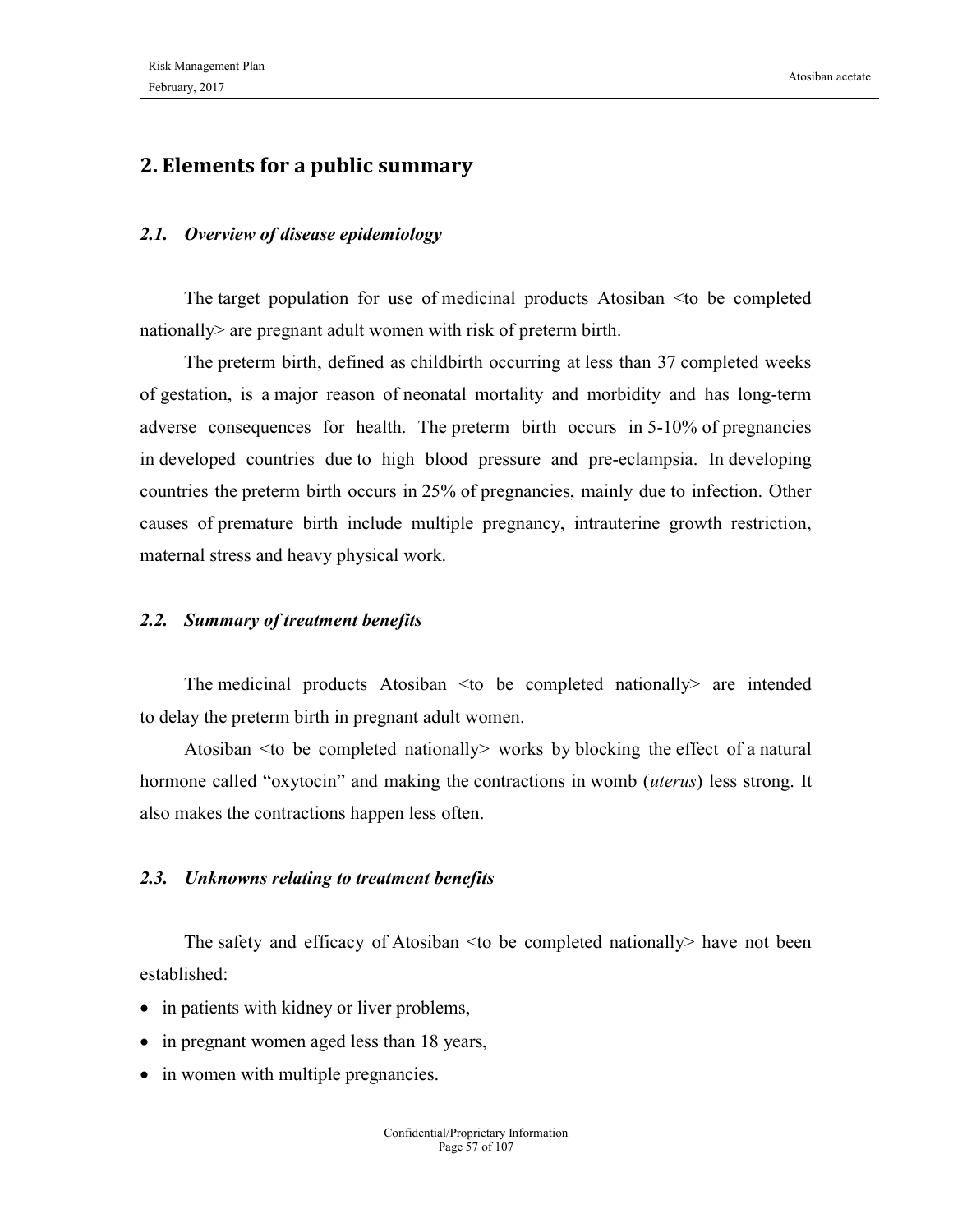Medicines that can delay the birth of baby, such as medicines used for high blood pressure, particularly in association with concomitant administration of other medicines to delay the preterm birth, may increase the risk of lung oedema (accumulation of fluid in the lungs).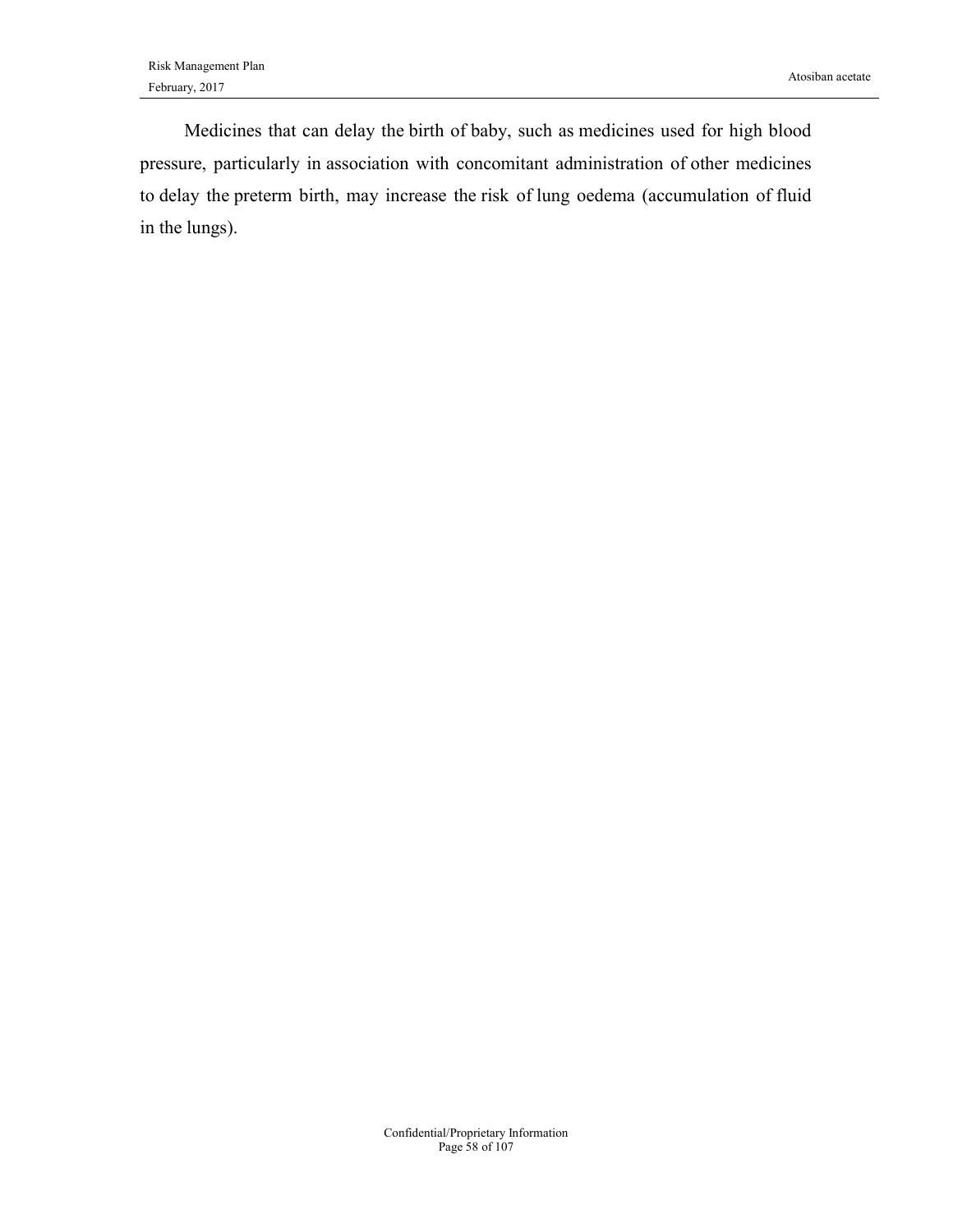### 2.4. Summary of safety concerns

The summary of safety concerns is proposed below in table 6.

#### Table 6: Summary of safety concerns

### Important identified risks

| <b>Risk</b>                      |          | What is known                         | Preventability                      |  |  |
|----------------------------------|----------|---------------------------------------|-------------------------------------|--|--|
| $\bullet$ lung                   | oedema   | Multiple pregnancy and other          | Yes:                                |  |  |
| (accumulation                    | of fluid | medicines<br>products<br>to delay     | Atosiban should be used with        |  |  |
| in the lungs)                    |          | the preterm birth has known to be     | caution<br>of multiple<br>in case   |  |  |
|                                  |          | associated with increased risk        | pregnancy and/or concomitant        |  |  |
|                                  |          | of lung<br>oedema<br>in pregnant      | administration of other medicines   |  |  |
|                                  |          | women                                 | to delay<br>products<br>the preterm |  |  |
|                                  |          |                                       | birth.                              |  |  |
| <b>Important potential risks</b> |          |                                       |                                     |  |  |
| • foetal harm                    |          | An abnormal<br>heart<br>rate          | Yes:                                |  |  |
|                                  |          | (tachycardia) could develop for       | The monitoring<br>of uterine        |  |  |
|                                  |          | unborn baby (foetus).                 | contractions and foetal heart rate  |  |  |
|                                  |          |                                       | during administration of atosiban   |  |  |
|                                  |          |                                       | and in case of persistent uterine   |  |  |
|                                  |          |                                       | contractions<br>should<br>be        |  |  |
|                                  |          |                                       | considered.                         |  |  |
| · off-label use                  |          | There are two medicinal products      | Yes:                                |  |  |
|                                  |          | (Atosiban<br>be completed<br>$<$ to   | with<br>atosiban<br>• treatment     |  |  |
|                                  |          | nationally><br>$6.75$ mg/0.9 ml       | should<br>initiated<br>be<br>and    |  |  |
|                                  |          | solution<br>for<br>injection<br>and   | maintained<br>by a physician        |  |  |
|                                  |          | Atosiban<br>completed<br>be<br>$<$ to | in the treatment<br>experienced     |  |  |
|                                  |          | 37.5 mg/5 ml<br>nationally>           | of preterm labour;                  |  |  |
|                                  |          | for<br>solution<br>concentrate<br>for | Atosiban should be given            |  |  |
|                                  |          | infusion) available.                  | intravenously in three successive   |  |  |
|                                  |          |                                       | stages;                             |  |  |
|                                  |          |                                       | • Atosiban should not be mixed      |  |  |
|                                  |          |                                       | with other medicinal products       |  |  |
|                                  |          |                                       | in the infusion bag.                |  |  |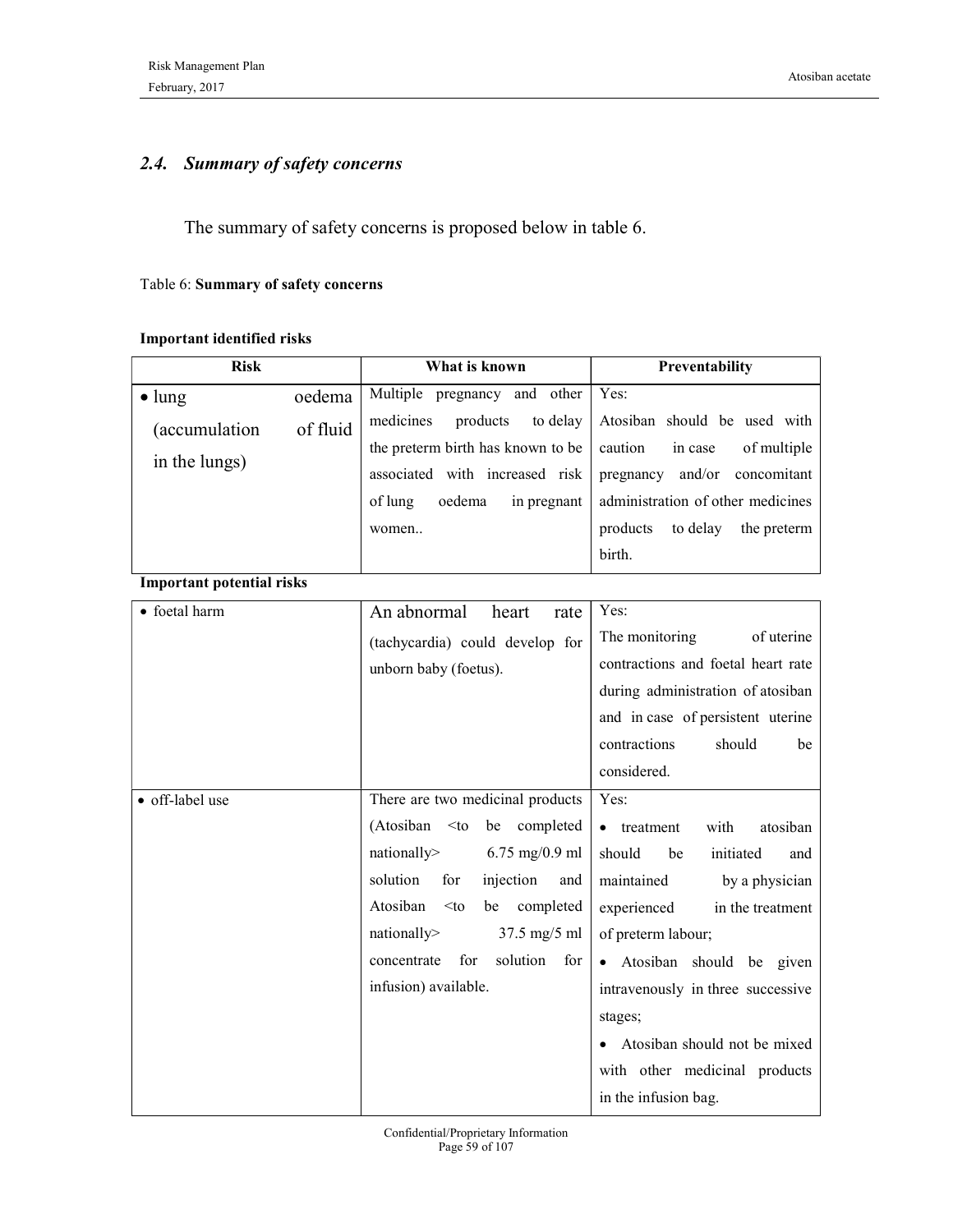| • urinary tract infection | The increased risk of premature | Yes:                                    |
|---------------------------|---------------------------------|-----------------------------------------|
|                           | of membranes<br>rupture         | and   When atosiban is used in patients |
|                           | intra-amniotic inflammation     | in whom<br>premature<br>rupture         |
|                           | are possible.                   | of membranes<br>be<br>cannot            |
|                           |                                 | excluded, the benefits of delaying      |
|                           |                                 | delivery should be balanced             |
|                           |                                 | against<br>risk<br>the potential        |
|                           |                                 | of chorioamnionitis                     |

#### Missing information

| <b>Risk</b>                       | What is known (including reason why it is considered a potential        |
|-----------------------------------|-------------------------------------------------------------------------|
|                                   | risk)                                                                   |
| · multiple pregnancy              | Multiple pregnancy and medicines to delay the preterm birth has         |
|                                   | known to be associated with increased risk of lung oedema in pregnant   |
|                                   | women. Therefore, atosiban should be used with caution in case          |
|                                   | of multiple pregnancy.                                                  |
| • women less than 18 years        | The safety and efficacy of atosiban in pregnant women aged less than    |
|                                   | 18 years have not been established.                                     |
| • interaction<br>with<br>other    | Antihypertensive agents                                                 |
| tocolytics,<br>antihypertensive   | The data<br>to interaction<br>atosiban<br>regarding<br>between<br>and   |
| agents and antibiotics            | antihypertensive agents are not available in the published scientific   |
|                                   | literature. Respiratory events like dyspnoea and lungy oedema,          |
|                                   | particularly in association with concomitant administration of other    |
|                                   | medicines to delay the preterm birth, like calcium antagonists and beta |
|                                   | mimetics have been reported.                                            |
|                                   | <b>Antibiotics</b>                                                      |
|                                   | The possible interaction between atosiban and antibiotics is not        |
|                                   | sufficiently investigated.                                              |
| • use in patients with hepatic or | Hepatic insufficiency                                                   |
| renal impairment                  | There is no experience with atosiban treatment in patients with         |
|                                   | impaired function of the liver. Therefore, atosiban should be used with |
|                                   | caution in patients with impaired hepatic function.                     |
|                                   | Renal insufficiency                                                     |
|                                   | There is no experience with atosiban treatment in patients with         |
|                                   | impaired function of the kidneys. Renal impairment is not likely        |
|                                   | to warrant a dose adjustment, since only a small extent of atosiban is  |
|                                   | excreted in the urine. However, atosiban should be used with caution    |